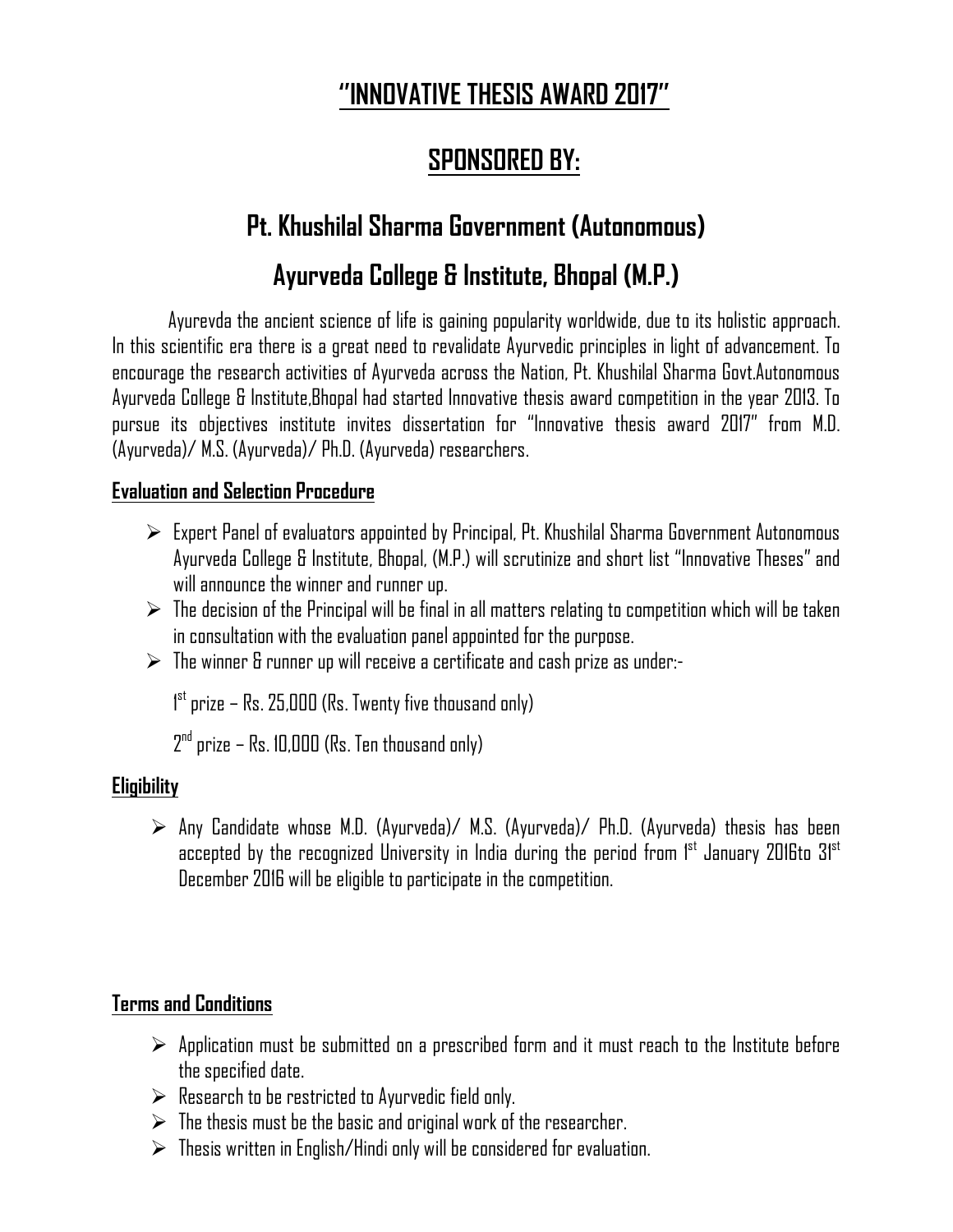- $\triangleright$  The author has to give his/her consent for submission of one copy to Institutional library of Pt. Khushilal Sharma Government Autonomous Ayurveda College & Institute, Bhopal (M.P.) by duly filling up the declaration form enclosed as Annexure I
- $\triangleright$  The author should submit one hard copy & one soft copy (PDF) sent by email to the Institute.
- $\triangleright$  Last date of submission will be 1<sup>st</sup> July 2018.

### **Release of the awards**

The awards will be presented at Annual function or on a suitable occasion of Institute or as decided by the Principal.

### **Last date of submission**

1 st July 2018

Submission for the award and all related communication to –

 Pt. Khushilal Sharma Government Autonomous Ayurveda College & Institute, Science Hills, Behind MANIT, Kolar Road, Bhopal, (M.P.)

Pin-462003

Website - http://klsgaci.edu.in

E-Mail – principal@klsgaci.nic.in

Ph. No. 0755-2970310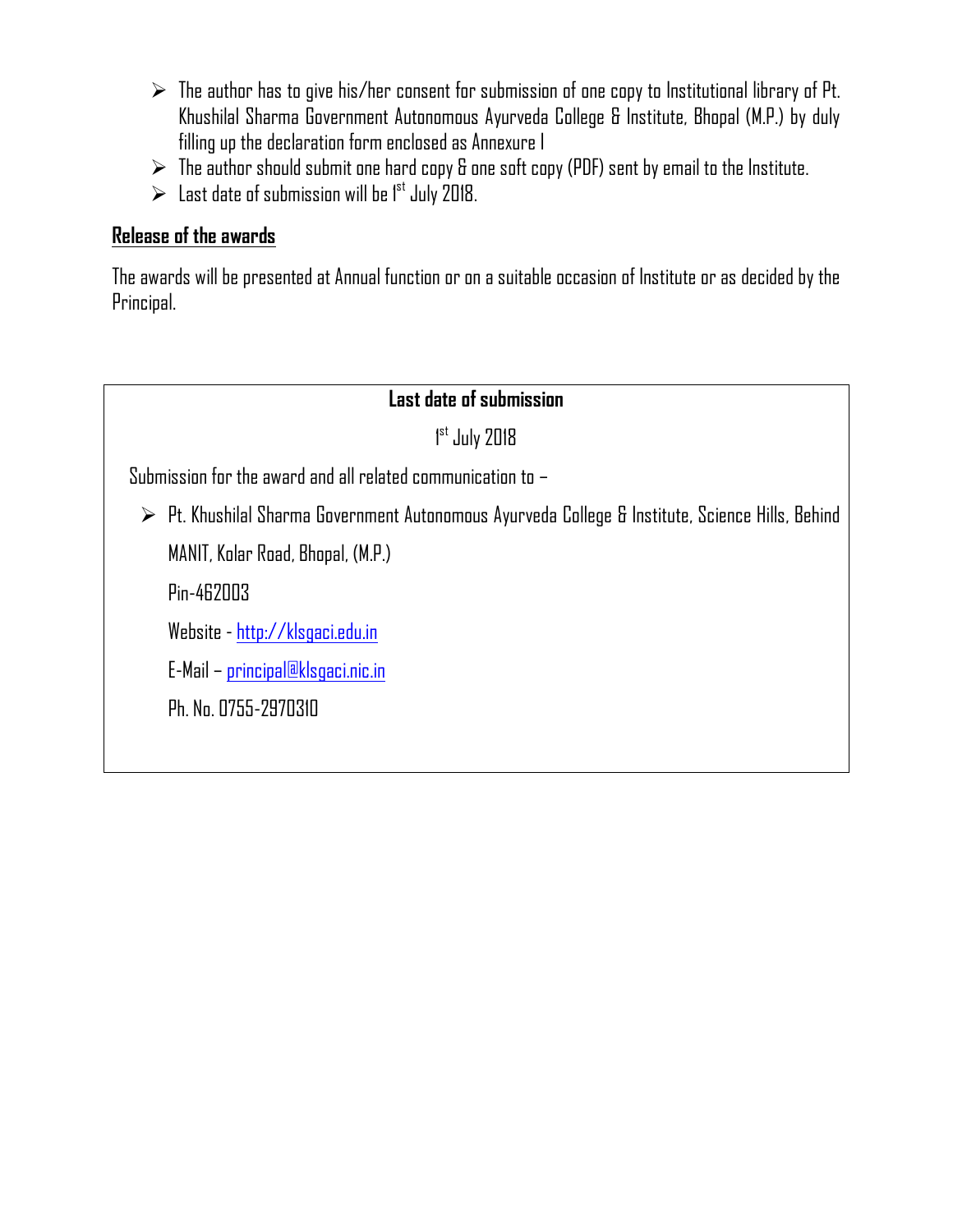# **APPLICATION FORM FOR INNOVATIVE THESIS AWARD 2017**

| Name                                                      |  |
|-----------------------------------------------------------|--|
| Father's Name/Husband Name                                |  |
| Address                                                   |  |
|                                                           |  |
| Email. & Phone No.                                        |  |
| Author's Degree                                           |  |
| Specialization                                            |  |
| Title of the Thesis                                       |  |
|                                                           |  |
| Granting University/Institute                             |  |
| Dissertation Submission Date                              |  |
| affiliation<br>8<br>Author's<br>Current<br>Institution    |  |
| information                                               |  |
| Abstract (limited to 6 pages & text should be in 12 point |  |
| font double spaced with one inch margin)                  |  |
| A current & complete CV of the author                     |  |
|                                                           |  |
|                                                           |  |
|                                                           |  |
| Please justify in not more than 100 words as to           |  |
| why your research work be considered as                   |  |
| innovative                                                |  |
|                                                           |  |
|                                                           |  |
|                                                           |  |

**Date & Place Signature & Name of Scholar**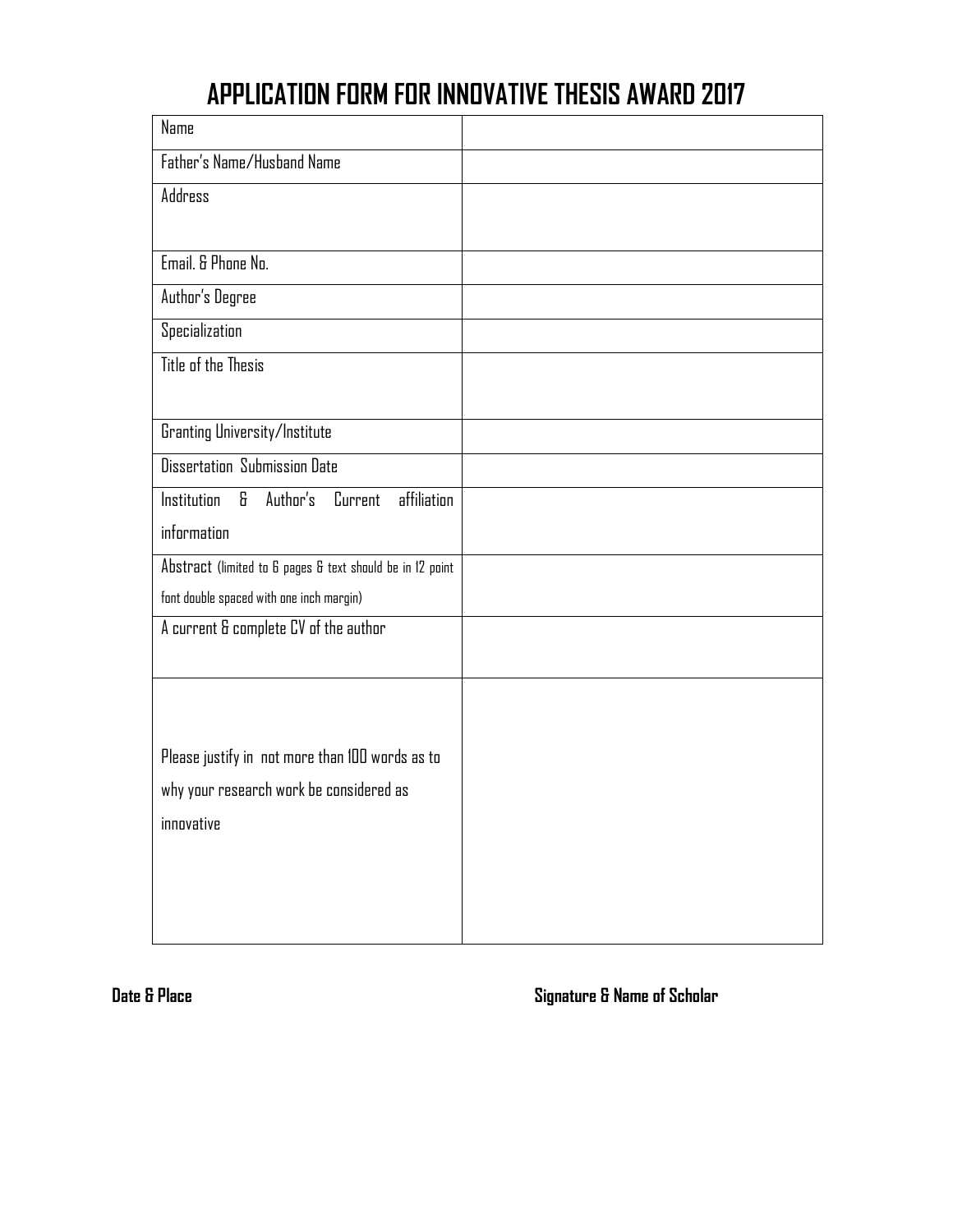### **Annexure-1**

|                      | considering "Innovative thesis award 2017" instituted by Pt. Khushilal Sharma Govt. (Autonomous) Ayurveda College |  |
|----------------------|-------------------------------------------------------------------------------------------------------------------|--|
| & Institute, Bhopal. |                                                                                                                   |  |

 I solemnly affirm to state that I will have no objection in keeping one copy of my thesis in the central library of Pt. Khushilal Sharma Government (Autonomous) Ayurveda College & Institute, Bhopal at any point of time.

Name & Sign and Reg. No,

Witness 1 ………………………………….

Witness 2 ……………………………………

Name & Signature of Scholar

discoveries and the contract of the Date-Place-

#### **For office use**

Application received on Date-

List of items received –

|  |  |  |  | $\triangleright$ Is the application form complete |
|--|--|--|--|---------------------------------------------------|
|--|--|--|--|---------------------------------------------------|

- $\triangleright$  Bio Data
- $\triangleright$  Copy of the thesis
- $\triangleright$  Soft copy in the form of CD/DVD/Other
- $\triangleright$  Abstract of the research work carried

Yes No

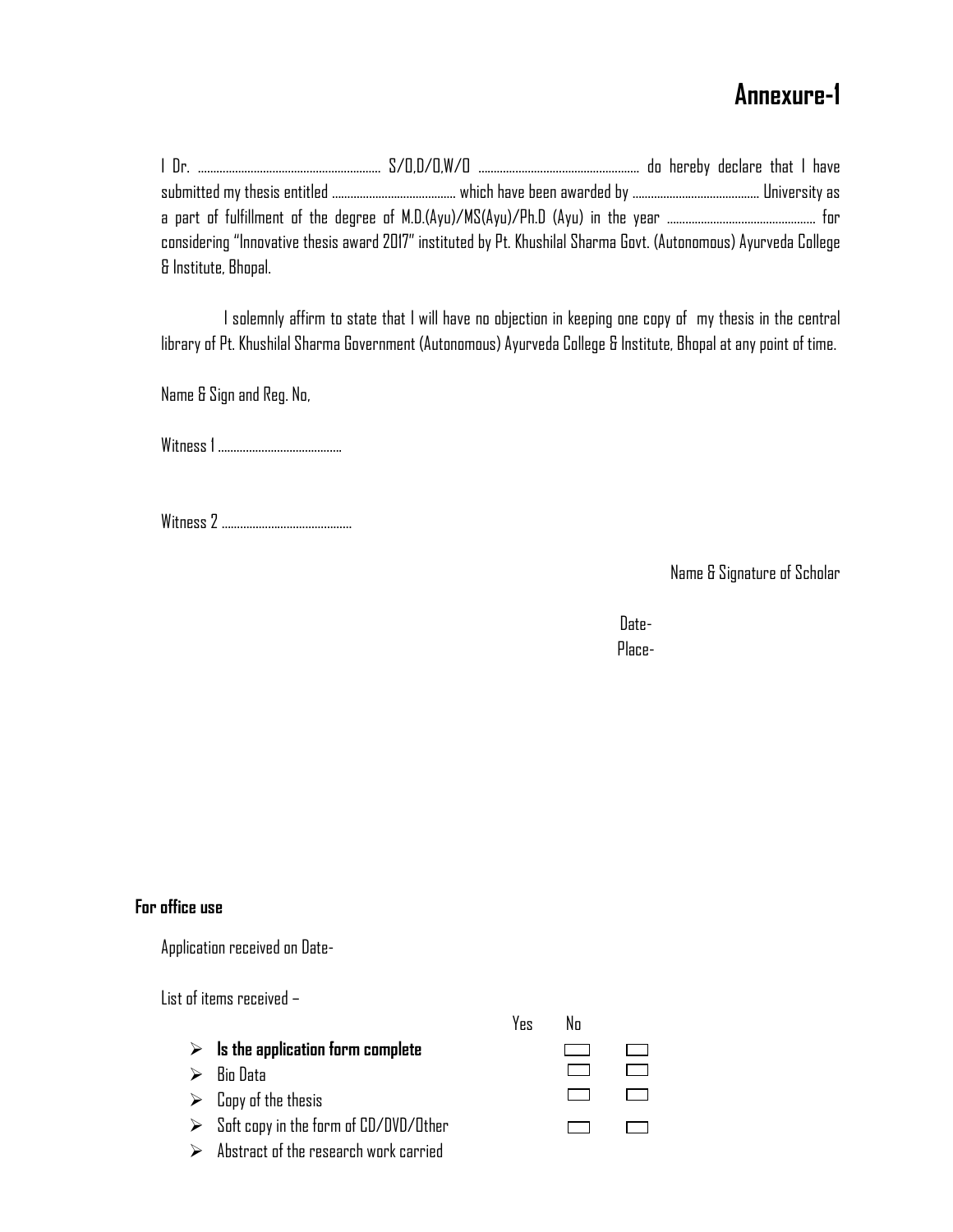out and its outcome

 $\qquad \qquad \Box$  $\Box$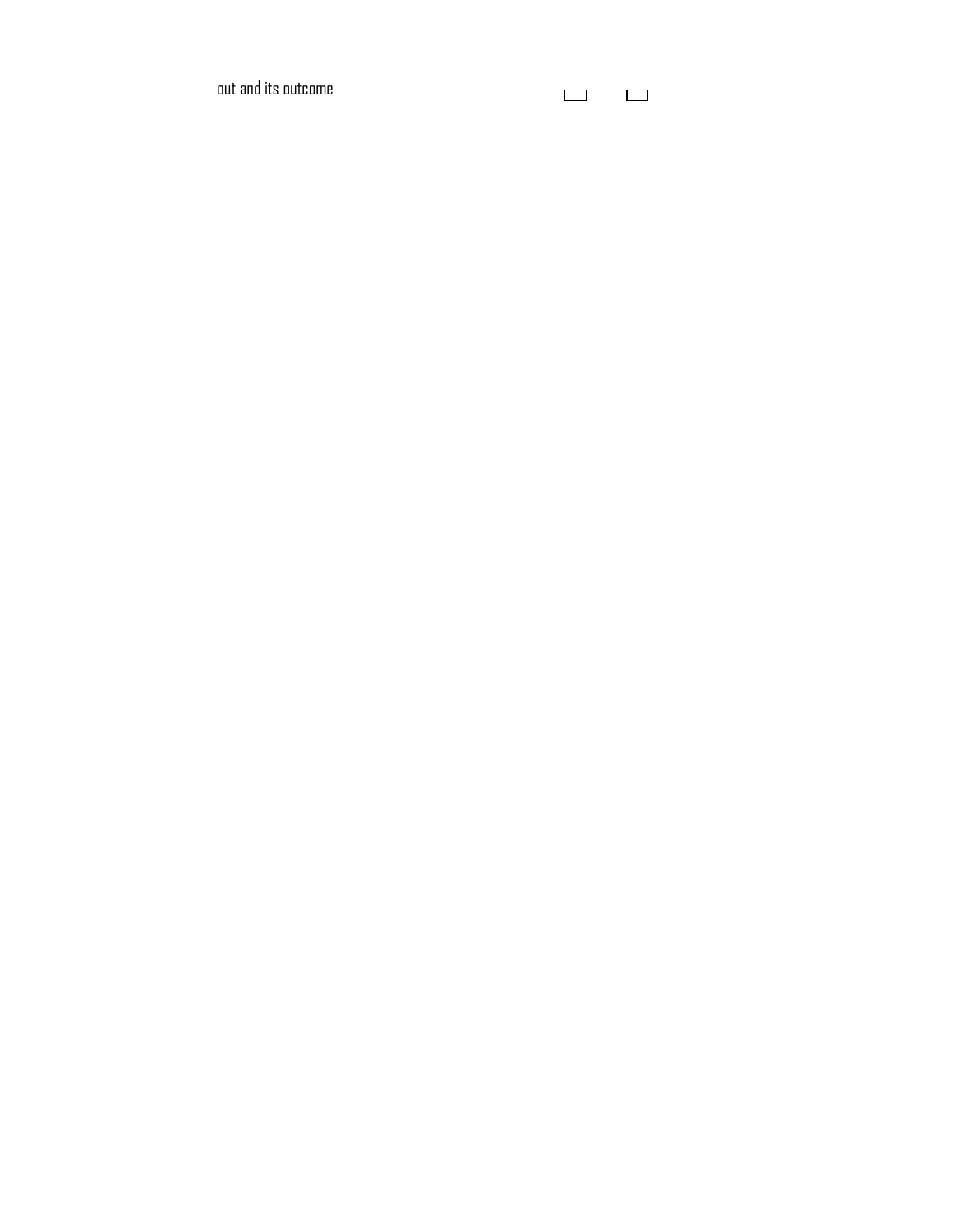**Office of the Principal/CEO** 



**.** 

### **Pt. Khushilal Sharma Govt. (Auto.) Ayurveda College & Institute**

(Science Hills, Behind MANIT, Kolar-Nehru Nagar Road, Bhopal 462003)

**Website: - www.klsgaci.nic.in e - mail: - principal@klsgaci.nic.in** 

Telephone No.  $-$  0755  $-$  2970310

# **Result of Innovative Thesis Award -2015**

 The institute had organized the **Innovative Thesis competition** in the year 2014 to encourage the research and development activities in Ayurveda. Dissertations (M.D. Ayurveda/M.S. Ayurveda/Ph.D Ayurveda) were invited from the Researchers those who have completed their degree during the period from  $1<sup>st</sup>$ Januraryl 2013 to 31 $<sup>st</sup>$  December 2013.</sup>

 Total 10 researchers participated in the competition. The college administration is pleased to announce the winner and the runner up of this competition are as below-

### **Winner**

**Dr.Radhika k Varma**, Guided by Dr. Manjusha R., Associate Professor **Topic**-Evaluation of Anticataract effect of Triphladi Yoga and Elaneer Kuzhambu on experimental and clinical Immature Cataract W.S.R. to Timir, Department of Shalakya tantra, IPGT & RA, GAU, Jamnagar

### **Runner Up**

**Dr.Anupriya**, Guided by Dr.B.J. Patgiri, Associate Professor **Topic**- Safety and efficacy study on Swarna Prashan drops prepared from Swarna Bhasma and Swarna Lavana, Department of Rasashastra and Bhaishajya Kalpana including drug research, IPGT & RA, GAU, Jamnagar.

**Award distribution ceremony will be announced shortly.**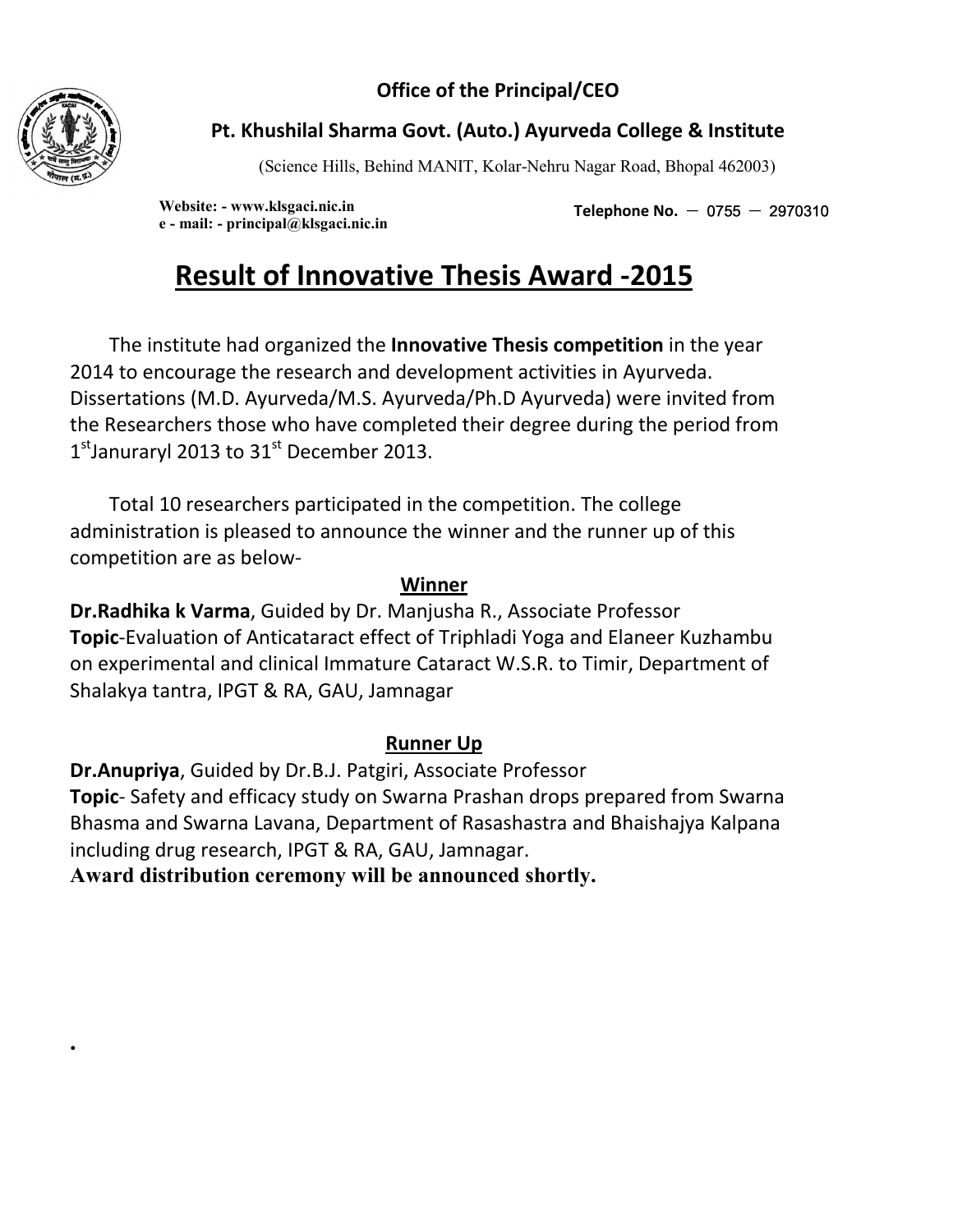### **Office of the Principal/CEO**



### **Pt. Khushilal Sharma Govt. (Auto.) Ayurveda College & Institute**

(Science Hills, Behind MANIT, Kolar-Nehru Nagar Road, Bhopal 462003)

**Website: - www.klsgaci.nic.in e - mail: - principal@klsgaci.nic.in** 

Telephone No.  $-$  0755  $-$  2970310

To,

Dr. Chandra Prakash Gunawat ,

IMS,BHU,Varanasi

Sub- Regarding intimation of result of Innovative Thesis Award 2015

Sir,

 Pt. Khushilal Sharma Ayurveda Institute, Bhopal is pleased to inform that you are the runner- up of Innovative thesis Award 2015.

Congratulations on your success. The Award distribution ceremony will be intimated later.

 **Principal / CEO** 

 **Pt. Khushilal Sharma Govt. (Auto.) Ayurveda** 

 **College & Institute, Bhopal**